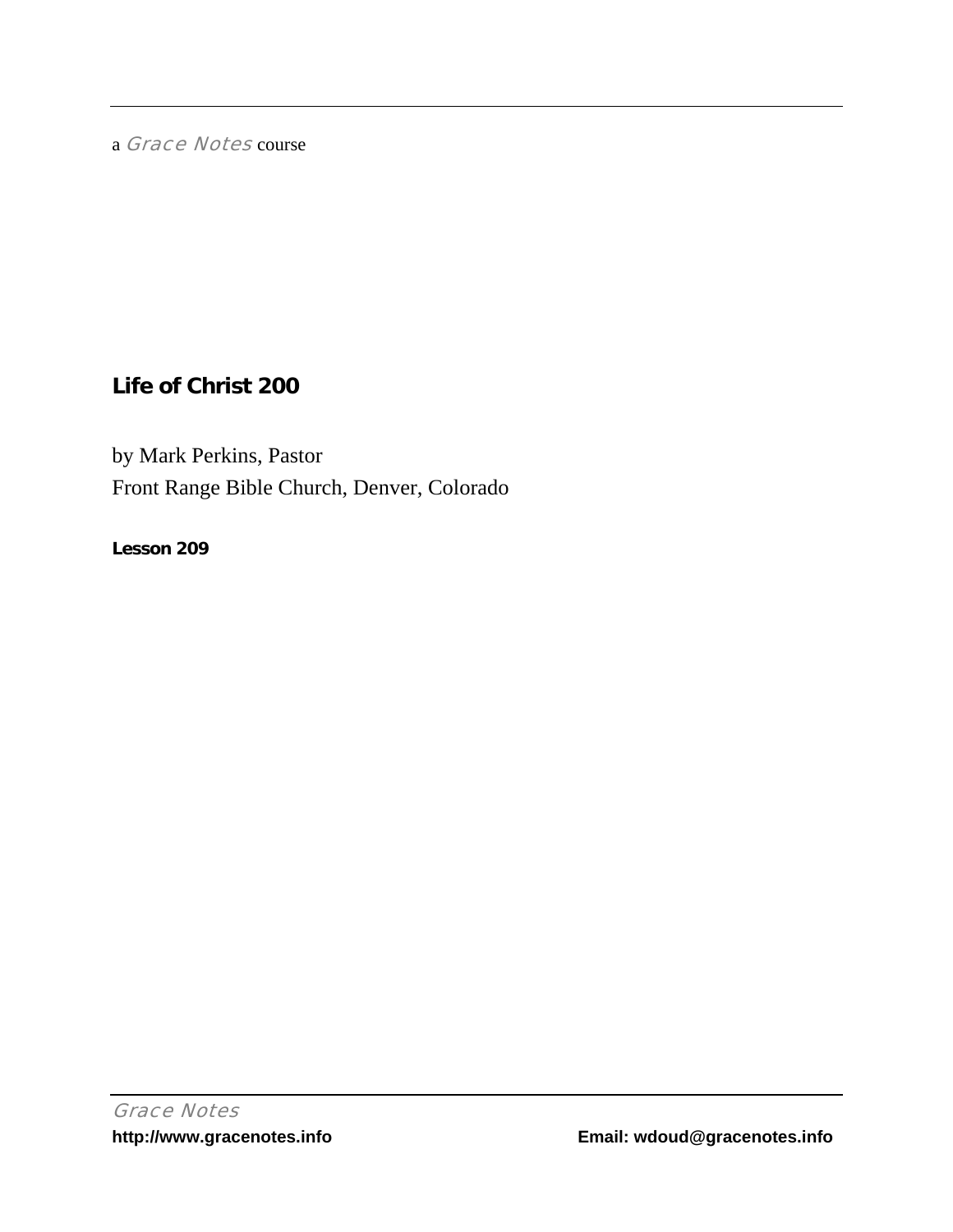## Life of Christ 209

## **Contents**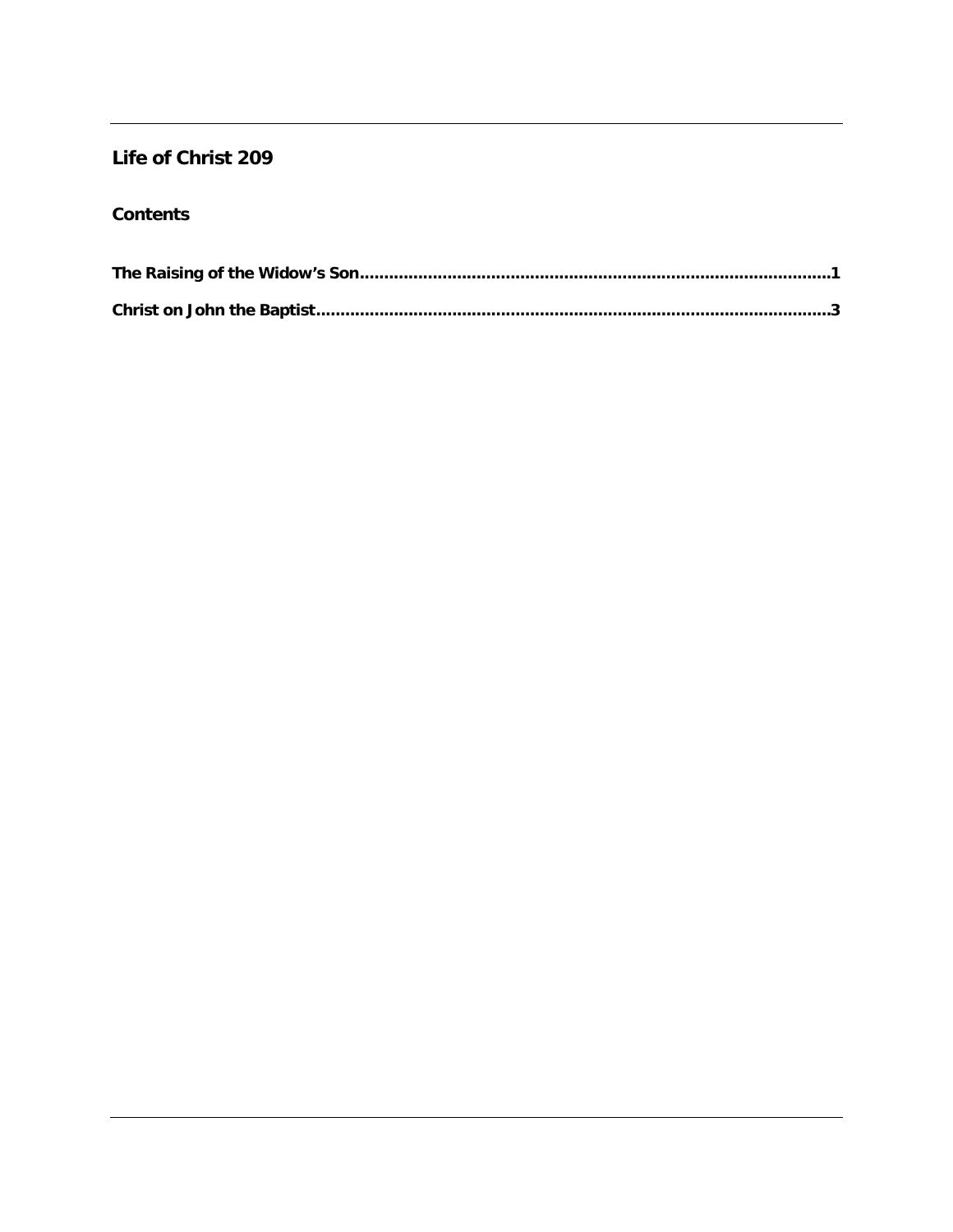### <span id="page-2-0"></span>**The Raising of the Widow's Son**

Luke 7:11-17: "(11) And it came about soon afterward, He came into a city called Nain and His disciples and many crowds came with Him. (12) Now as He drew near the gate of the city, and behold! An only born son, having died, was being carried out for burial by his mother, and she herself was a widow, and a fair-sized crowd from the city was with her. (13) And seeing her, the Lord was deeply moved for her, and He said to her, 'Do not cry.' (14) And coming forward He touched the bier, and those bearing it stood still, and He said, 'Young man, I say to you, be risen!' (15) And the dead man sat up and began to speak, and He gave him to his mother. (16) But fear seized everyone and they glorified God saying 'A great prophet is raised among us.' and, 'God cared for His people.' (17) And this word about Him went out in the whole of Judea and the surrounding countryside."

Exposition:

A. HEXES is an adverb which indicates the passage of a short amount of time. So this occurred right after the healing of the centurion's servant.

B. Nain is from the Hebrew NA'IM, which means pleasant. It was on the top of a local hill about 1500 feet high, where the views all around were very nice. This town was located about 25 miles from Capernaum - two or three days journey. Although Luke is less exact, they would have arrived about the morning of the third day.

C. Christ was near to entering the gates of the town with His disciples and many crowds. So these crowds have followed from the great events at Capernaum and formed quite an entourage.

D. The way the Greek says it, the events that transpired came all of a sudden. KAI IDOU is 'and behold.' So there they are, innocently walking through the gates of the town, and wham! This event happens.

E. The particulars are real important.

1. A young man has died.

2. He was the only-born son of a widow. MONOGENES is only-born.

3. A fair-sized crowd was following - The Greek word is HIKANOS, or 'sufficient.'

4. They are carrying him out for burial; he is dead indeed.

F. Today's Handbook of Bible Times and Customs says this about the funeral bier and procession on pages 245-246: "Funeral processions were common among the Jews. The body was carried on a wooden bier often consisting of little more than flat boards... ...A bier carried a symbol to indicate the deceased's occupation or social status... ...A funeral march was hardly quiet, for the typical Jew believed in venting his emotions by loud wailing, beating on his chest and even tearing his clothes. Friends, mourners, and even professional mourners joined in expressing a bitter farewell. Even the poorest family was expected to hire at least one mourner. Singer and musical instruments, especially flutes, were also a part of this procession."

G. Christ had an emotional reaction to the situation - most likely because He was thinking of His own mother and the death that He would have to undergo.

1. ESPLAGCHNISTHE describes an emotion that comes from the depths of being - at the very center of the soul.

2. This situation really hit Him hard, and so He says to the widow ME KLAIE, 'Do not cry.'

3. In Christ's mind looms His own death, and His own mother's reaction.

4. This implies that Christ's mother was a widow at this time.

H. And then Christ comes forward and touches the bier (SOROU) and the bearers stood still.

1. What a moment of great drama. With the bearers you can feel the crowd stand still - a hushed silence prevails.

2. And these words are heard by all: "Young man, I say to you, be risen."

a. But wait. The soul of this young man has departed. He is not there except in body, and it has capability to hear.

b. But Christ addresses the young man directly, and gives a command to him.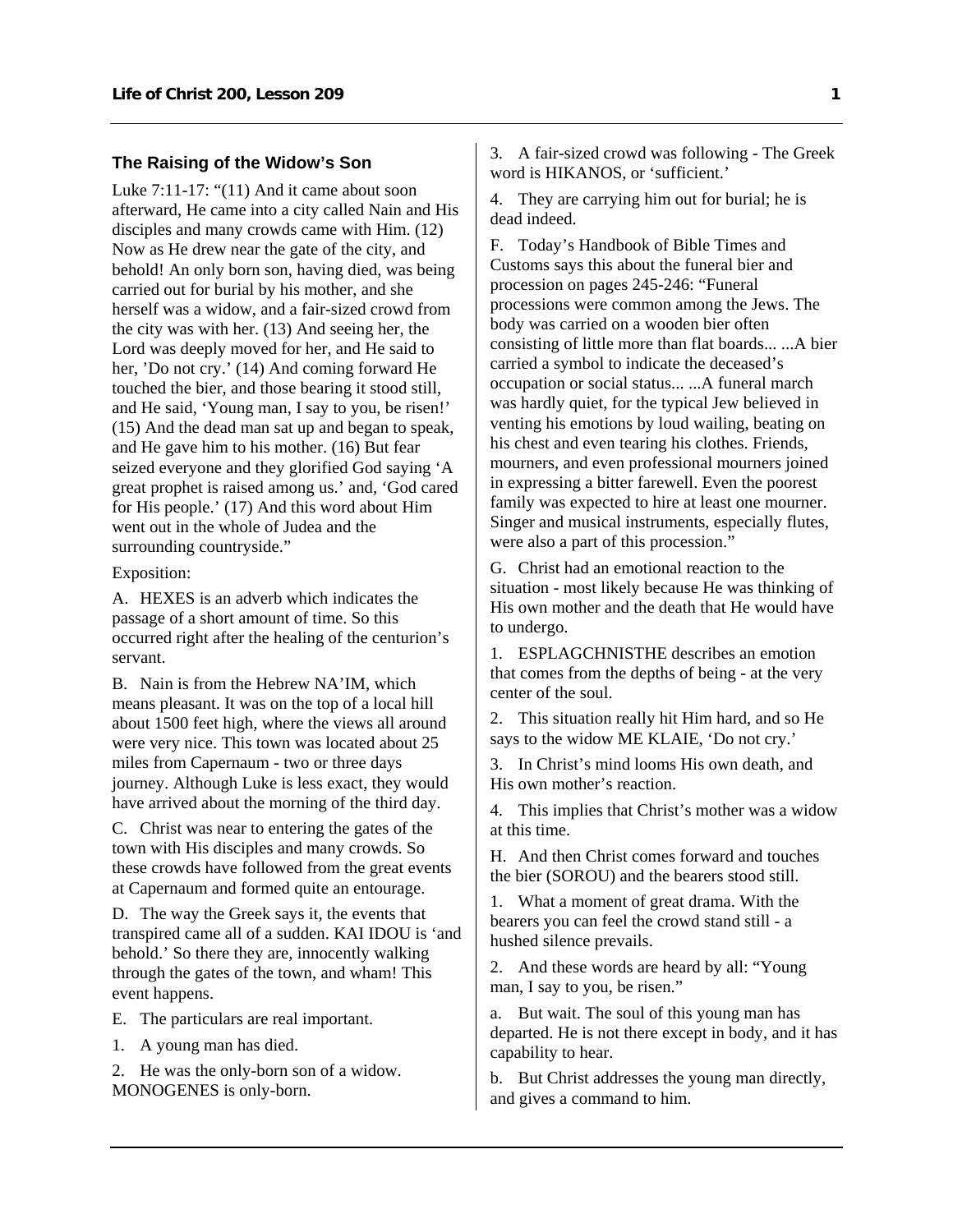c. The guy was not faking it! The narration clearly defines him as dead with a capital 'D.' (Actually theta)

d. But His command may have been one of two things:

(1) A command into the spiritual realm, which the young man could hear, even in Hades.

(2) A command which was only for the benefit of those present (which would have been deceptive).

(3) It should really be a combination of the two. There was a reason that Christ made His voice audible, and there was communication heard even in Hades.

I. And at the command the dead man sits up and begins to speak, and Christ presents him to his mother.

1. So immediately the soul has permission to return to the body, and he does.

2. And this animates the body so that the young man sits up and begins to speak.

3. But there must have been some rectification of the body as well, since by that time rigor mortis had certainly set in, and the body was swiftly decomposing. This was a healing as well as a resuscitation.

4. And more than that, the body had been wrapped tightly with spices, which is likely why the young man's words are not recorded. He sat up and said: "Mmphlmph."

5. But very touching here is the presentation. It says literally that Christ 'gave' the young man to his mother.

6. Touching indeed - 'Woman, here is your son.' What a fantastic gift.

7. And here is something more: John 19:23-26, "(23) Then the soldiers, when they had crucified Jesus, took His outer garments and made four parts, a part to every soldier and also the tunic; now the tunic was seamless, woven in one piece. (24) So they said to one another, 'Let us not tear it, but cast lots for it, to decide whose it shall be'; this was to fulfill the Scripture:, 'They divided My outer garments among them, and for My clothing they cast lots.' (25) Therefore the soldiers did these things. But standing by the cross of Jesus

were His mother, and His mother's sister, Mary the wife of Clopas, and Mary Magdalene. (26) When Jesus then saw His mother, and the disciple whom He loved standing nearby, He said to His mother, 'Woman, behold, you son!'

a. Christ's greatest gift to his mother occurred in this hour; He died for her sins.

b. And in His mind - the gift of a son to his mother some time before.

a. J. Then comes the response of the crowd. "(16) But fear seized everyone and they glorified God saying 'A great prophet is raised among us.' and, 'God cared for His people.' (17) And this word about Him went out in the whole of Judea and the surrounding countryside."

1. This is no kidding around now. A healing is nice and certainly miracles are fun. But raising someone from the dead - some putrefied, rigormortised corpse from the dead - that is serious indeed.

2. Now there is more than entertainment; there is respect. And finally with that respect is glorification of God. But is it? Listen closely to their worship...

3. Christ is a great prophet; He is that, but he is indeed more than a prophet. Jesus Christ is the Son of God! And it seems that if one is going to worship God, there must be an accuracy of that worship for God's good pleasure toward it.

4. The statement 'God cared for His people' is one related to the consolation of Israel, and it concentrates on the verb EPESKEPSATO. This is in the same family as EPISKOPOS; it is the verbal form that same noun. So God is the overseer or shepherd of Israel.

a. But there is arrogance to be found here as well. Doesn't this imply that God has not been Israel's shepherd for some time? Doesn't that call into question God's ability to provide for Israel, if there was a time that He did not?

b. So God cared for His people by sending this prophet who raised a widow's son. What about John the Baptist? What did they say then? And what about the Sermon on the Mount? What did they say then?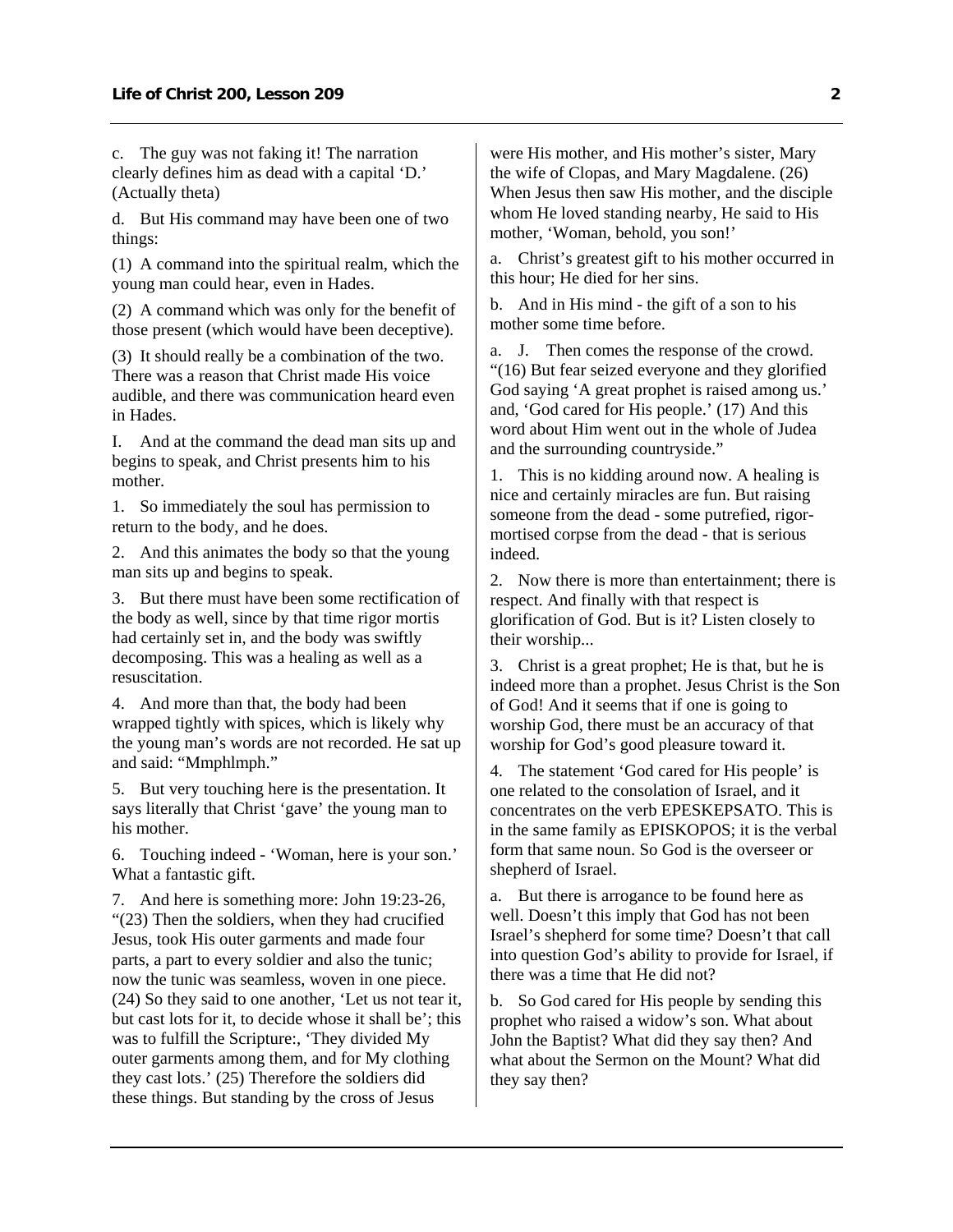#### <span id="page-4-0"></span>**Christ on John the Baptist**

Matthew 11:2-19

Luke 7:18-35

The report and the response.

The report: "And his disciples reported to John in prison about all these things."

John had been imprisoned for about a year; he had been imprisoned the previous summer by Herod the Tetrarch, Antipas.

Herod the Tetrarch had thrown John in prison because John had criticized him for marrying his brother's wife Herodias.

(1) Herod the Great was his father, and he in many ways personified the trouble in Israel at the time of Christ.

(2) For a long time, hundreds of years, the Jews had lived under the control of one nation or another, and they longed to be truly autonomous.

(3) It seemed like whatever empire had the upper hand in history would rule them.

(a) If it wasn't the Babylonians, then it was the Persians, when the Persians took over.

(b) If it wasn't the Persians, it was the Greeks, when Alexander came rumbling through the ancient near east.

(c) If it wasn't Alexander, it was the Romans, after the death of Alexander and the disintegration of his empire.

(4) They still understood that they were a holy people, set apart for God.

(a) They always remembered that, if nothing else.

(b) They rankled under the rule of Rome, and it especially rubbed them wrong that Herod, the socalled Herod the Great had power over them.

(5) He was worse than a Gentile; he was a half-Jewish Idumaean, a descendant of Esau, a wild desert-dwelling type. The Jews considered them with no small amount of prejudice.

(6) To make matters worse, Herod was hardly a model human being. He has been called a monster - one who was crafty and cruel, jealous and vain and always quick to seek revenge when wronged.

(a) He came to the throne over the Roman province of Judea through cunning and manipulation of Marc Antony.

(b) He had nine or ten wives. Even the historians lost count after a while.

(c) On the smallest of suspicion he had even his favorite wife, Mariamne, put to death, along with her sons Alexander and Aristobulus.

(d) Even while on his own deathbed, just days before he died he had his own son, his flesh and blood Antipater put to death.

(e) Caesar Augustus was heard to say, "It is better to be Herod's hog than his own son!"

(f) Again at his deathbed he ordered all the principle men in Israel to be rounded up and placed in the local stadium, where they could be surrounded by his soldiers and then slain when he died. The reason: so that there would be great mourning at his death. His sister relented and refused the execution.

(g) To be ruled by someone who was so obviously inferior! Who was so immoral and cruel!

(7) It must have been difficult to read the Scriptures, and to know that their destiny was so great, and yet have the reality so different.

(a) Understand, however, that this was Divine Judgement on the nation of Israel; that they had neglected their relationship with God, and that the situation was appropriate to their spiritual state.

(b) In this case the outward circumstances reflected accurately the inward condition: slavery.

(c) It is no wonder, then, there was a great fascination in the nation of Israel with the prophecies about the Messiah.

· The one who would come and re-establish the greatness of their kingdom and their people.

· A man who would rise up and smite their enemies and make them a free people once again.

· From time to time a fairly great and famous man would rise up, and there would be some excitement about the possibility of his being the Messiah.

· Of course, things would quiet down when he turned out to be quite human, and the slavery of Israel droned on and on.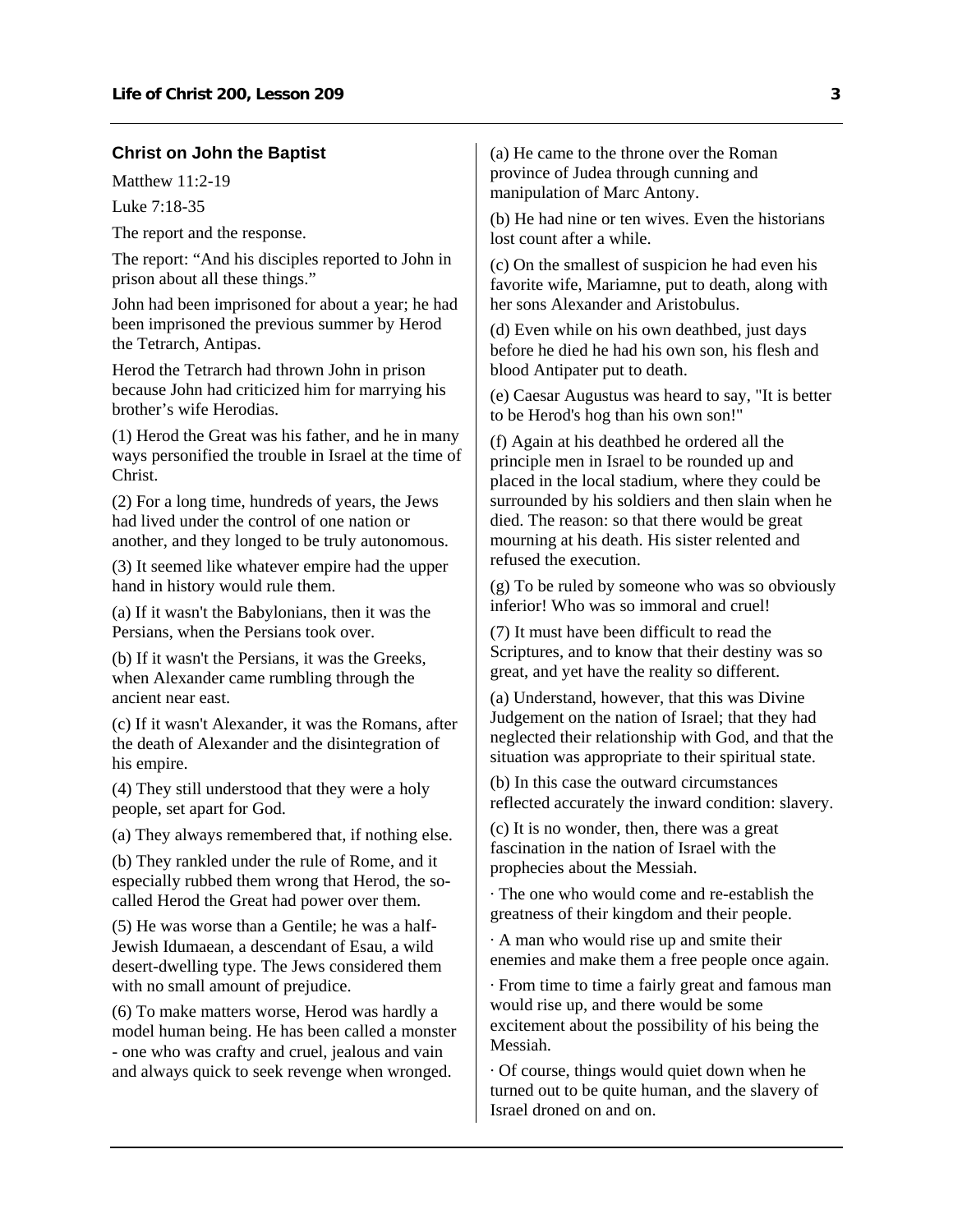· After a time there was even a certain amount of cynicism about the whole deal.

· The same phenomenon exists today with the fascination about the end times and the return of Christ.

(8) Herod tried bribing the Jews, so that they would like him, and he could view himself as a successful ruler.

(a) Julius Caesar had given Herod a fantastic and truly royal inaugural celebration back in 37 BC, when Herod took the throne.

(b) He always longed for that past glory, when in fact the traditional Roman warning of "sic transit gloria mundi" applied to him more than any other.

(c) The bribes came in the form of a building program that was the very rival of Solomon's.

· He built monuments and buildings in the Holy Land, and even rebuilt their temple in magnificent fashion, topping it with a golden dome.

· The rebuilding of the Temple was much like the building of the Winchester Mystery House in San Jose, California.

- More was added every year. A higher roof here, an annex there - all very magnificent.

- When Herod died, his relatives took over the folly and the never-ending program continued until it was finally finished in 66 AD, some 87 years after it was begun.

- It is one of the great ironies of history that it was burned down just four years later when Jerusalem was destroyed.

· Other buildings and monuments were undertaken.

- A temple, a forum, and a theatre at Samaria.

- A great Greco-Roman capital, a temple, and port at Caesarea.

- The port was an engineering marvel that even today is remarked upon by the archaeologists who work at the site.

- Luxurious palaces and fortified retreats were built at Masada, Jerusalem, Jericho, and Herodium, which was near Bethlehem.

- In Jerusalem he had baths, a theatre, and a Hippodrome constructed.

· He also promoted Greek and Roman games so that the people might be entertained.

(d) All of these things struck a sour note - as any bribe to a slave will.

· The people really did not want these things. They wanted to be autonomous and free.

· But in order to be truly free, any people must know God, and that was exactly the problem in Israel.

Herod had ten wives and seven sons. Four of those seven would play a role in the New Testament. All of the wives wanted their sons to be Herod's successor. This was a complication.

(1) His first son Antipater was through his first wife Doris.

(2) Herod repudiated her and Antipater when he married Mariamne I, the granddaughter of the famous Hyrcanus. This was in 37 BC Alexander and Aristobulus were born by her.

(3) In 24 BC Herod married Mariamne II, by whom he had Herod Philip.

(4) Just a year later, he married his fourth wife, Malthace, a Samaritan by whom he had Archelaus and Antipas.

(5) And another two years after that, he married wife #5, Cleopatra of Jerusalem, by whom he had Philip the Tetrarch.

(6) The other five wives bore him no sons, and only three are mentioned by name, Pallas, Phaedra, and Elpis. He also had daughters.

Herod's two favorite sons were those by Mariamne I, Alexander and Aristobulus.

(1) Make note: Aristobulus married his cousin, Bernice.

(2) Make note: This union produced a daughter, Herodias.

Herod had a sister, Salome, who hated these two favorite sons, even though her daughter Bernice was married to Aristobulus.

(1) She had designs for her own son, a certain Antipater, to ascend to the throne of Herod. He is not to be confused with Antipater, Herod's first son by Doris.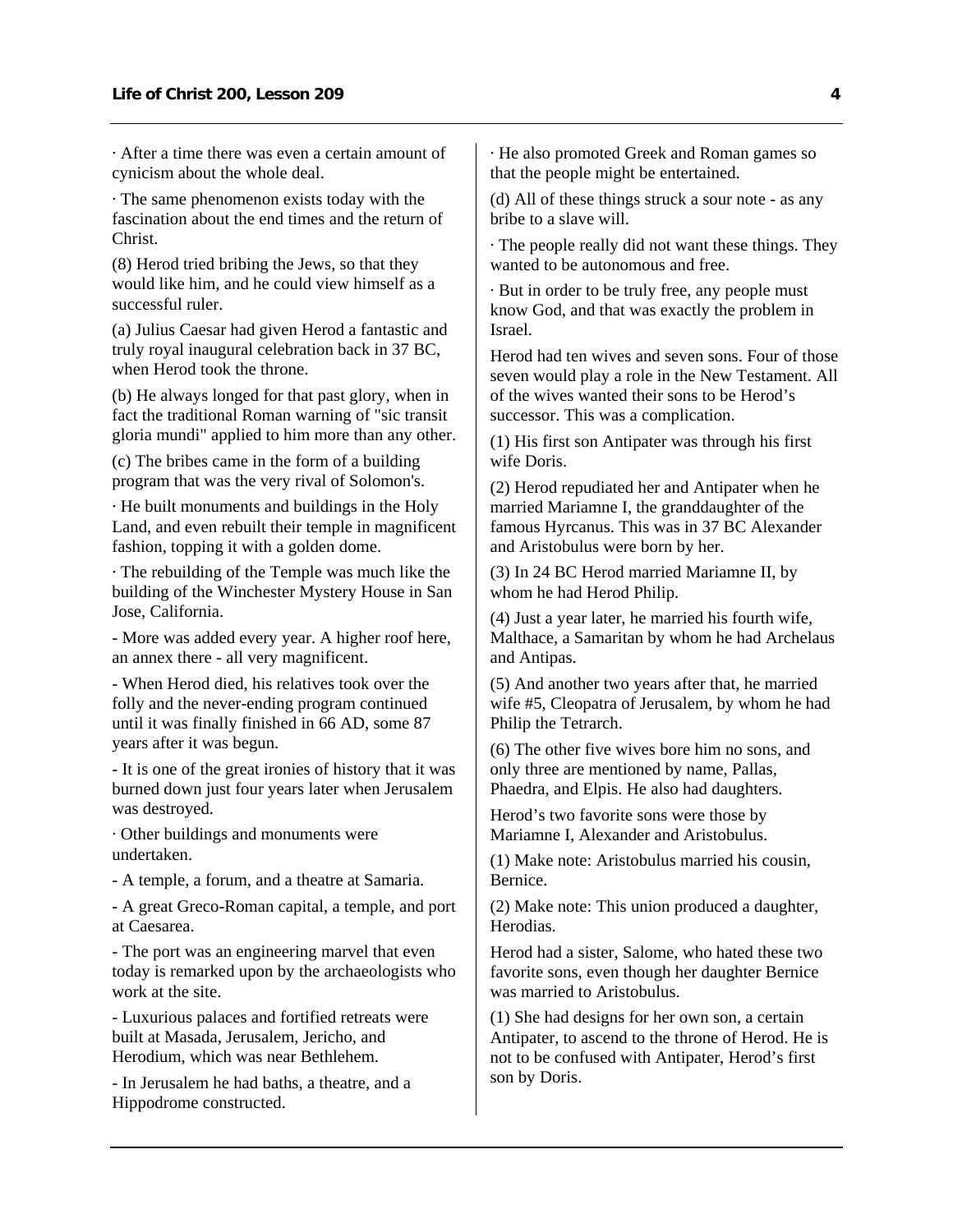(2) Salome maligned Mariamne I before Herod, and Herod believed her and had Mariamne I killed.

(3) The two sons were naturally indignant, and threatened to bring charges before Caesar that would cause him to lose his throne.

(4) And as a consequence Herod changed his will so that Antipater by Doris was named the sole heir to the throne. He then sent Antipater to the emperor to have the will ratified.

(5) Realizing that being gone from Herod's presence was a dangerous thing, Antipater wrote slanderous letter against Alexander and Aristobulus from Rome.

(6) As a result of this slander, Herod had these two tried before Caesar Augustus in 12 BC Amazingly, the court system worked, and they were found not guilty on all counts, and more than that, they were reconciled to their father, and to Antipater as well.

(7) Herod changed his will to name all three sons equally.

(8) But Salome, Herod's sister, was not finished yet. Together with brother Pheroras and son Antipater, the slander began again against the two sons of Mariamne I.

(a) This time they obtained the testimony of one friend of Alexander's, and on the basis of a single eyewitness they convinced Herod that the two were plotting Herod's death and planning to lay claim to the throne before Rome.

(b) Alexander was cast into prison, but thanks to Alexander's father-in-law, he was set free and reconciled to Herod.

In the next round, Antipater convinced his friend Eurycles from Sparta to play Alexander and Aristobulus against Herod. They fell for it, and were caught in the plotting phase.

(1) Herod became so suspicious that he once again imprisoned the brothers, and accused them of treason.

(2) Herod sent to Rome seeking the Emperor's advice regarding his sons, and Augustus gave Herod full authority to deal with his sons as he wished, but advised to him to conduct a Roman trial outside of his own territory. He feared that

without a change of venue there would be a rebellion.

(3) The trial was conducted in Berytus (Beirut), and a guilty verdict was passed. The two sons Alexander and Aristobulus were executed by strangulation in 7 BC

(4) Herod's fourth will now named Antipater by Doris his sole successor.

But Antipater was an impatient man...

(1) He held secret conferences with Herod's brother Pheroras. They intended to kill the old man.

(2) Salome, Herod's sister, got wind of these meetings and spilled the beans to Herod.

(3) Thus Herod's relationship with his sole named heir became somewhat strained.

(4) Antipater then arranged to have emperor Augustus summon him to Rome, with the excuse that the new will needed ratification. He was then conveniently out of town.

(5) Pheroras, Herod's brother and Antipater's uncle died. Herod conducted an investigation, and discovered that not only did Pheroras die of poison, but also that same poison had been intended for him.

(6) Herod recalled Antipater under false pretenses, and he thus returned without suspicion. He was thrown into prison, tried the next day and found guilty. It took some time, however to gain permission to execute Antipater, but eventually it was done.

(7) And so Herod had another will drawn up. Since his two oldest living sons had been turned against him by Antipater, that is, Herod Philip by Mariamne II and Archelaus by Malthace, he excluded them from will #6. Everything now went to Antipas by Malthace.

Herod was by now old and feeble and full of disease. Nothing could ease his discomfort, soul and body.

It was around this time that Christ was born, and everyone was talking about the new-born true king of the Jews. Herod's paranoia was at an all-time high, and so he was motivated to kill all those children in Bethlehem.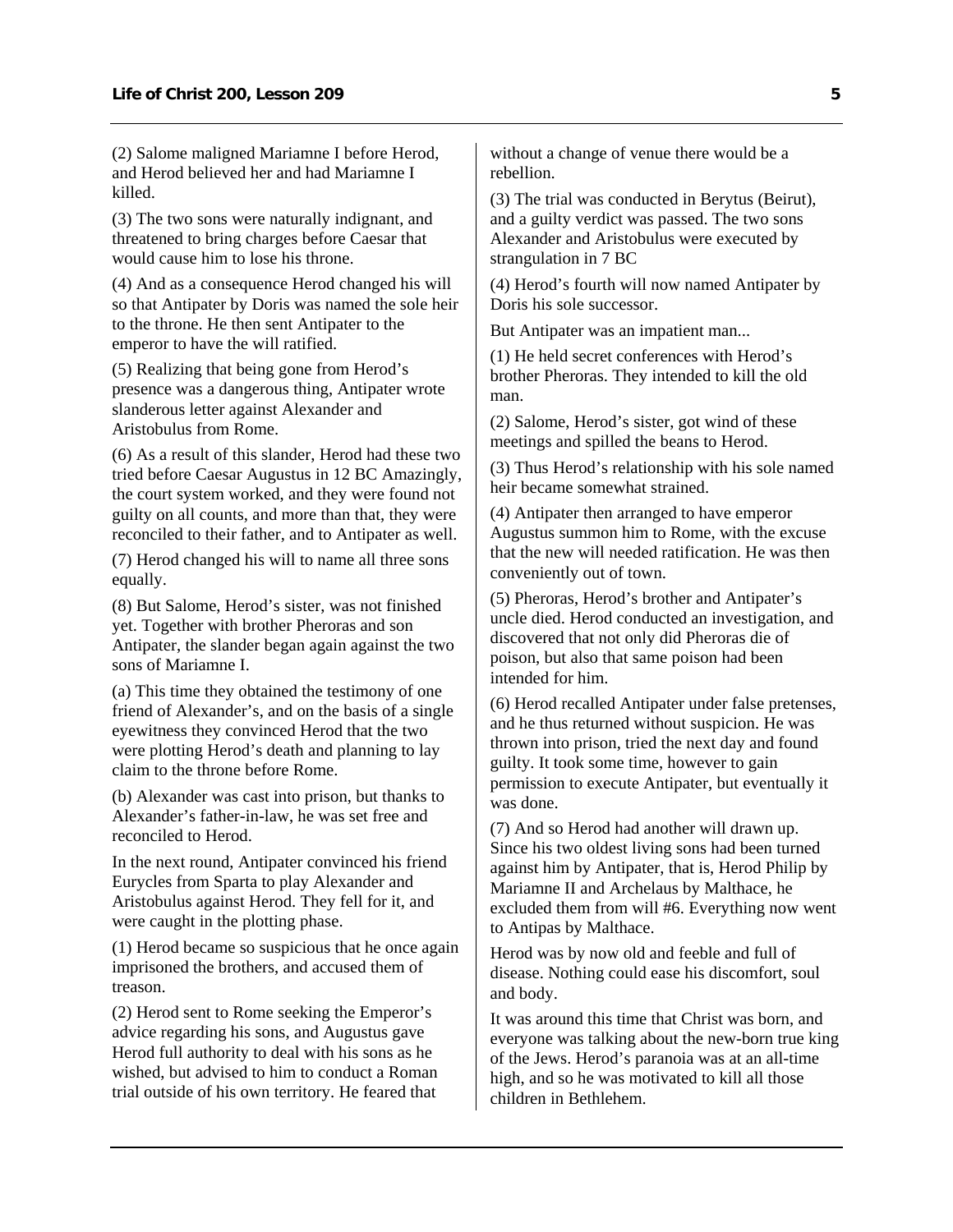And at the same time, two rabbis incited the people to tear down the Roman eagle from the temple gate. The offenders were seized and burned alive.

And just then he made his final will, naming Archelaus of Malthace as king, Antipas of Malthace as Tetrarch of Galilee and Perea, and their half-brother Philip of Cleopatra of Jerusalem as the Tetrarch of Gaulanitis, Trachonitis, Batanea, and Paneas.

k. But of course the last will was disputed, because it was made just five days before Herod's death, and it needed the emperor's ratification.

(1) Archelaus was the de facto ruler during this time. During the next Passover, a crowd gathered before Archelaus and began to demand retribution for the deaths of those killed by his father during the eagle incident.

(2) The crowd turned ugly when Archelaus refused this retribution, and so he ordered the troops in. Three thousand people were killed. Not a good start.

(3) Immediately after this, Archelaus and Antipas went to Rome together, each to claim before the emperor the will which benefited himself. Archelaus said the last will always counts, while Antipas said the last will was not made by a mentally well Herod. It must have been an interesting boat ride. Philip was left behind to manage matters.

(4) While these were in Rome, another riot broke out during Pentecost, and this went on for about two months and many more deaths.

(5) The Jews therefore sent a delegation to Rome, pleading for their lives and their autonomy.

(6) Philip got nervous about everyone being in Rome, so he went too.

(7) Augustus, thoroughly tired by the whole mess by now, issued a compromise.

(a) Archelaus was made ruler over Idumea, Judea, and Samaria with the special title of Ethnarch. He was promised kingship if he ruled well.

(b) Antipas was made tetrarch over Galilee and Perea.

(c) And Philip was given Gaulanitis, Trachonitis, Batanea, and Paneas as tetrarch. (See map)

l. Archelaus reign as ethnarch was characterized by brutality and tyranny, even though like his father he tried to bribe the people by building things.

(1) In AD 6 the Jews and Samaritans joined together in a delegation to Rome, where they complained to the emperor. Antipas and Philip the Tetrarch also went because they felt Archelaus had neglected their territories.

(2) Archelaus was then deposed and exiled to the south of France.

(3) Archelaus territory then became an imperial province under direct Roman rule.

m. Antipas was the ruler over Galilee, the central area of most of Christ's ministry.

(1) He first undertook a rebuilding program to fix the destruction of the revolt of 4 BC Sepphoris was the largest city of Galilee. It was rebuilt, and since it was just 4 miles from Nazareth it is likely that Joseph, a carpenter, worked on the project.

(2) Tiberias was a new city founded under his building program. But while they were building, the builders struck on the site of an old cemetery, and thus the whole area became unclean to the Jews. He therefore enticed people there by offering free homes and lands and tax exemption for the first few years.

(3) Antipas married the daughter of the Nabatean king Aretas IV, an Arab. This added to Antipas' realm, and to Caesar Augustus' tax base.

(4) In AD 28 or 29, Antipas decided to go to Rome, and on the way to visit his half-brother Herod Philip, who lived down on the seacoast.

(5) Now Herod Philip had married his brother Aristobulus' daughter, whose name was Herodias. You remember her. Well... Herodias was a very beautiful woman, and Antipas fell in love with her; his own niece and sister-in-law.

(6) Now Herodias was a typical scheming member of the Herod family, and she secretly agreed to divorce Herod Philip and marry Antipas, provided that he divorce the daughter of Aretas IV.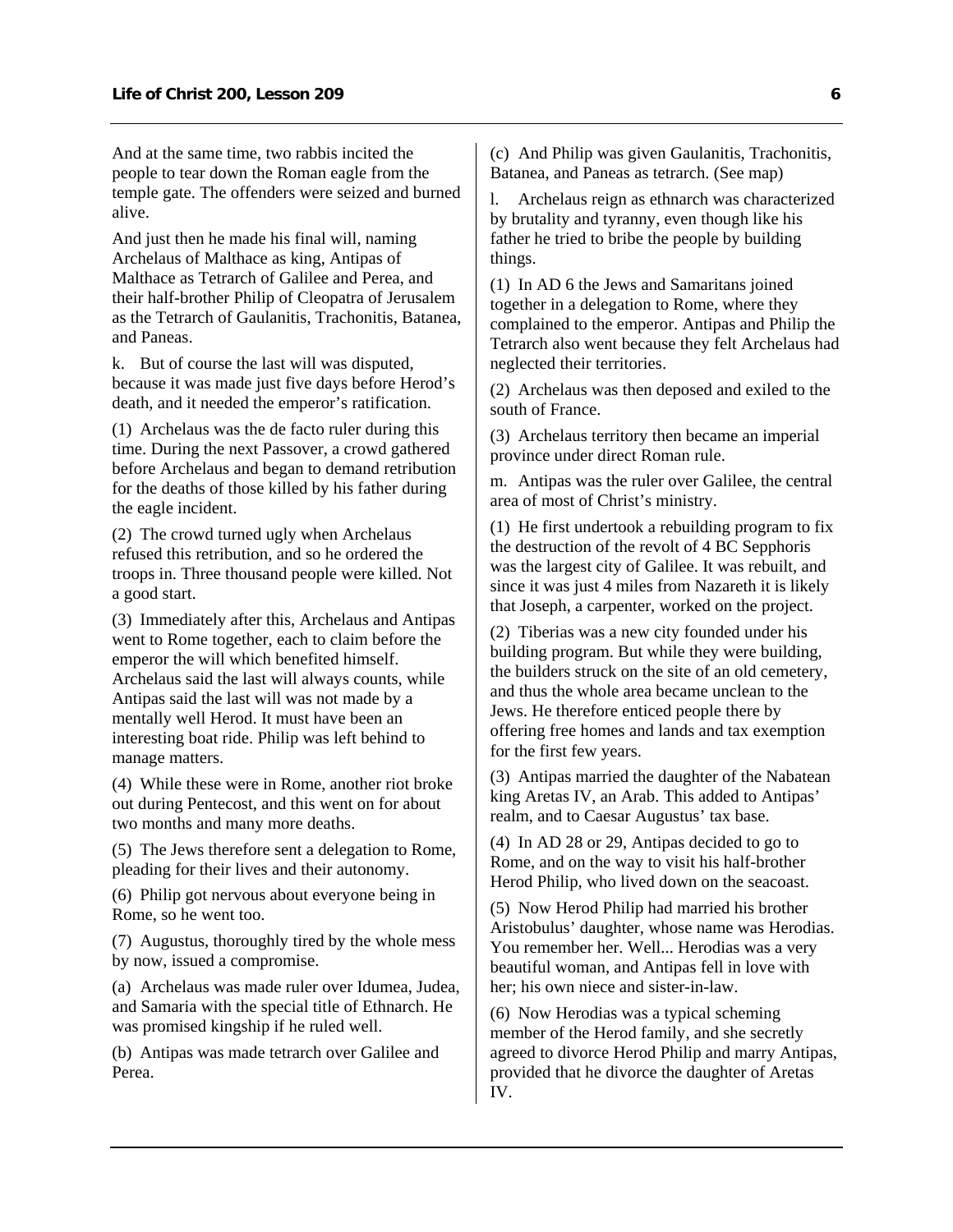(7) Somehow, Antipas' first wife discovered the plan, and fled to her father. Aretas took the whole deal as an insult, and a few years later attacked and defeated Antipas in a battle.

n. But John the Baptist took offence at this incestual marriage, and let off steam about it. This is why he was thrown into prison - Matthew 14:3.

o. Later Herodias would connive to have John killed as retribution for stirring up the people against her behavior - Matthew 14:1-12.

p. Antipas was greatly fascinated with the ministry of Christ, and longed to see His miracles.

(1) And when Pilate had custody of Christ and understood our Lord to be a citizen of Galilee, he sent him to Antipas, for it was under his jurisdiction. Herod Antipas was there for the feast of the Passover.

(2) Luke 23:8-12 records what happened. "(8) Now Herod was very glad when he saw Jesus; for he had wanted to see Him for a long time, because he had been hearing about Him and was hoping to see some sign performed by Him. (9) And he questioned Him at some length; but He answered him nothing. (10) And the chief priests and the scribes were standing there, accusing Him vehemently. (11) And Herod with his soldiers, after treating Him with contempt and mocking Him, dressed Him in a gorgeous robe and sent Him back to Pilate. (12) Now Herod and Pilate became friends with one another that very day; for before they had been enemies with each other."

(3) Antipas identified himself with the Jews by treating their enemy as his enemy also. He may also have been outraged that Christ gave him no show.

2. But John's disciples kept him informed with all the happenings on the outside, and especially the happenings in the life of Jesus.

B. John's response is cold: "And summoning some two of his disciples John sent to the Lord, saying, 'Are you the coming one or do we expect another?"

1. It is cold because he hears all these great things about Christ, and yet he does not see Christ as the Messiah.

2. And why is that? How could you deny Christ as the Messiah when you hear all of these things about him?

3. It had to do with personal circumstances. John was in prison, put there by his enemy and the enemy of Israel. That in John's mind Christ had done nothing to free him (which was the law of volitional responsibility), nor to free his people from the Herodian tyranny was enough to deny Jesus as the Messiah.

4. This is the classic cosmic rationale.

a. John was suffering because of his own stubborn efforts in clinging too long to his ministry, and his shift of focus from the Pharisees to the Herodians.

b. But John refused to see that in his state of spiritual blindness, and so he shifted the blame to Jesus.

c. He concluded that Jesus could not be the Messiah, because He had not freed him, when that was so obviously what any Messiah should do.

d. Suddenly God was not God because John had not gotten his way. And because of his spiritual malfunction, John had become like his worst enemies, the Pharisees.

5. John must indeed have been suffering from spiritual blindness.

II. Christ's Reply to John. "And after they appeared beside Him the men said, 'John the Baptist sent us to you, saying, 'Are you the coming one or do we expect another?' In that hour He healed many from illness and disease and evil spirits and to many blind He freely gave to see. And after formulating an answer, He said to them, 'After you arrive proclaim to John what you saw and heard; blind men see again, lame men walk, lepers are cleansed and deaf men hear, dead men are raised, poor men are evangelized. And blessed is anyone who does not stumble over Me."

A. Now John had heard of the miracles, but not seen them.

1. Remember, John has never seen the miracles of Jesus Christ, other than the approving proclamation and the dove at Christ's baptism.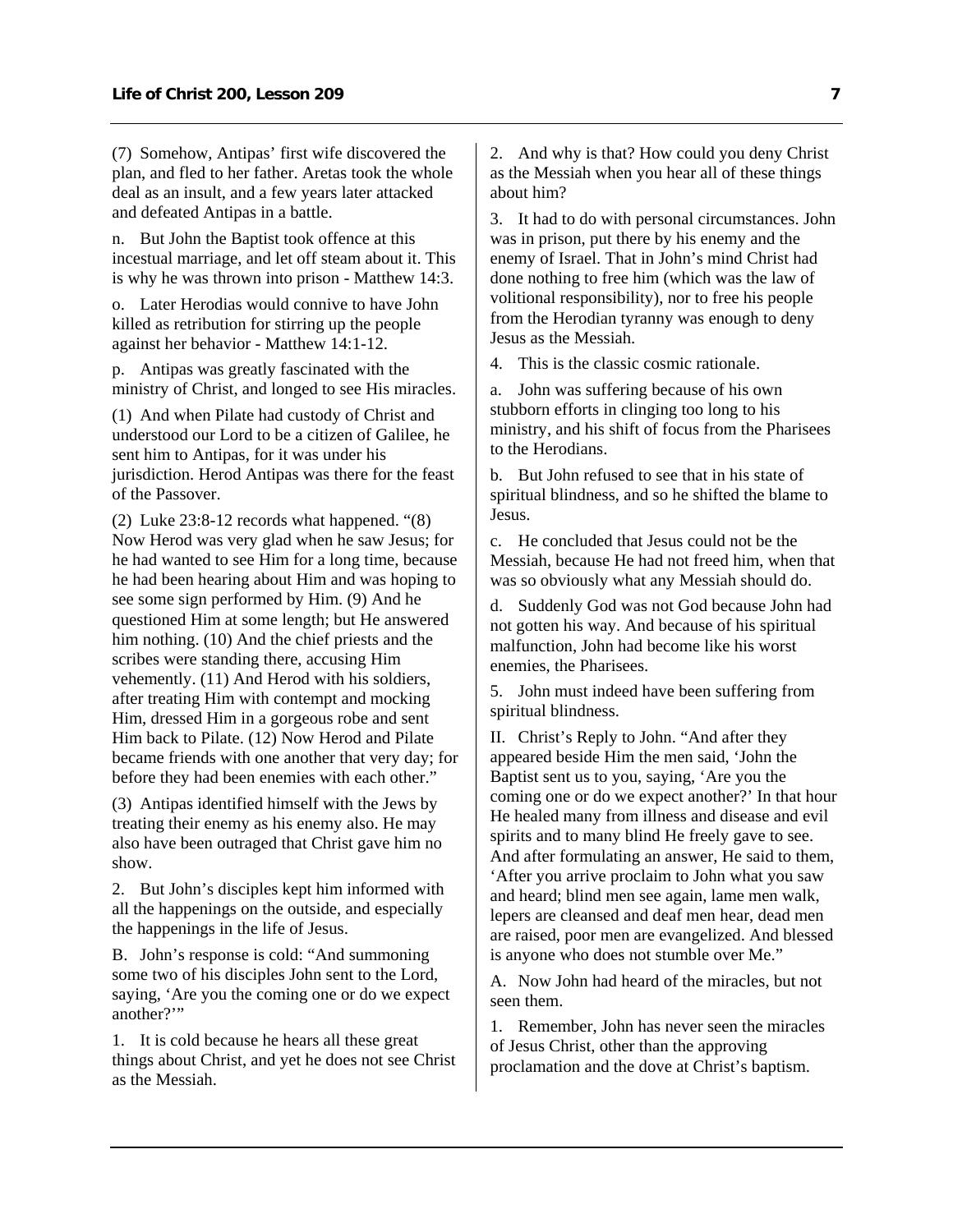2. And that incident did not contain a miracle under Christ's initiative, but came direct from the Father.

B. And Christ performed many of the miracles right before John's disciples, so that they could validate the occurrences back to John personally. They had witnessed the entire thing, and the eyewitness is by far the most effective witness of all.

1. By seeing it with their own eyes, the disciples of John could move away from the self-testimony of Christ to their testimony.

2. This harkens back to the testimony of Andrew for Peter. John 1:35ff: "Again the next day John was standing with two of his disciples, and he looked upon Jesus as He walked, and said, 'Behold, the Lamb of God!" And the two disciples heard him speak, and they followed Jesus. And Jesus turned, and beheld them following, and said to them, 'What do you seek?' And they said to Him, 'Rabbi [which translated means Teacher], where are you staying?' He said to them, 'Come, and you will see.' They came therefore and saw where He was staying; and they stayed with Him that day, for it was about the tenth hour. One of the two who heard John speak, and followed Him, was Andrew, Simon Peter's brother. He found first his own brother Simon, and said to him, 'We have found the Messiah' [which translated means Christ]. He brought him to Jesus."

3. But now this places a requirement on your own witnessing life within this principle. You have the requirement to be an eyewitness to the gospel from your own life.

a. The gospel is never going to sound genuine if you do not have direct experience with the source.

b. Your communication of the plan of God will not hit home without your experience in its execution.

4. As a result, Christ does John a great favor here; He gives to him the best possible chance of recovery through these acts.

5. Christ gives an indication that this is a grace ministry with the phrase, "and to many blind He freely gave to see." (Luke 7:21).

a. The verb ECHARISATO is in the aorist indicative. It summarizes a simple past action.

b. It describes giving within the grace framework.

c. This verb extends over all the activities described herein. All of these things were freely given.

6. The messengers are commanded by Christ to give proclamation to John. This is not simply passing along a message; it is APAGGEILATE. This is a command from Christ, to be carried out when these messengers arrive at John's prison cell. A proclamation is stronger than a message, and concentrates with a stronger claim of integrity toward truth.

7. The final phrase is intriguing. "And blessed is anyone who does not stumble over Me."

a. The aorist passive subjunctive of SKANDALIZO does the following:

(1) It describes an action without reference to time. That is, the action could occur at any time; it is open-ended.

(2) It describes potential action, performed by any human being alive at the time of Christ.

(3) It describes action that acts on the subject 'anyone'. It is more literally 'stumbled' The idea is that someone is stumbled by something outside of Christ - that there is no reason to stumble over Christ, but because of the words of others there is a choice to stumble

b. People only chose to stumble over Christ because of what others were saying, and this remains true today. This is the purpose of the propaganda branch of the cosmic system.

c. The Propaganda Branch

(1) Introduction.

(a) The purpose of the propaganda branch is to promote the cosmic counterfeits and lies, and to attack the word of God.

(b) The propaganda branch integrates and cooperates with both the individual and the world branches of the cosmic system.

(c) The propaganda branch is an expression of Satanic genius and the demonic organization.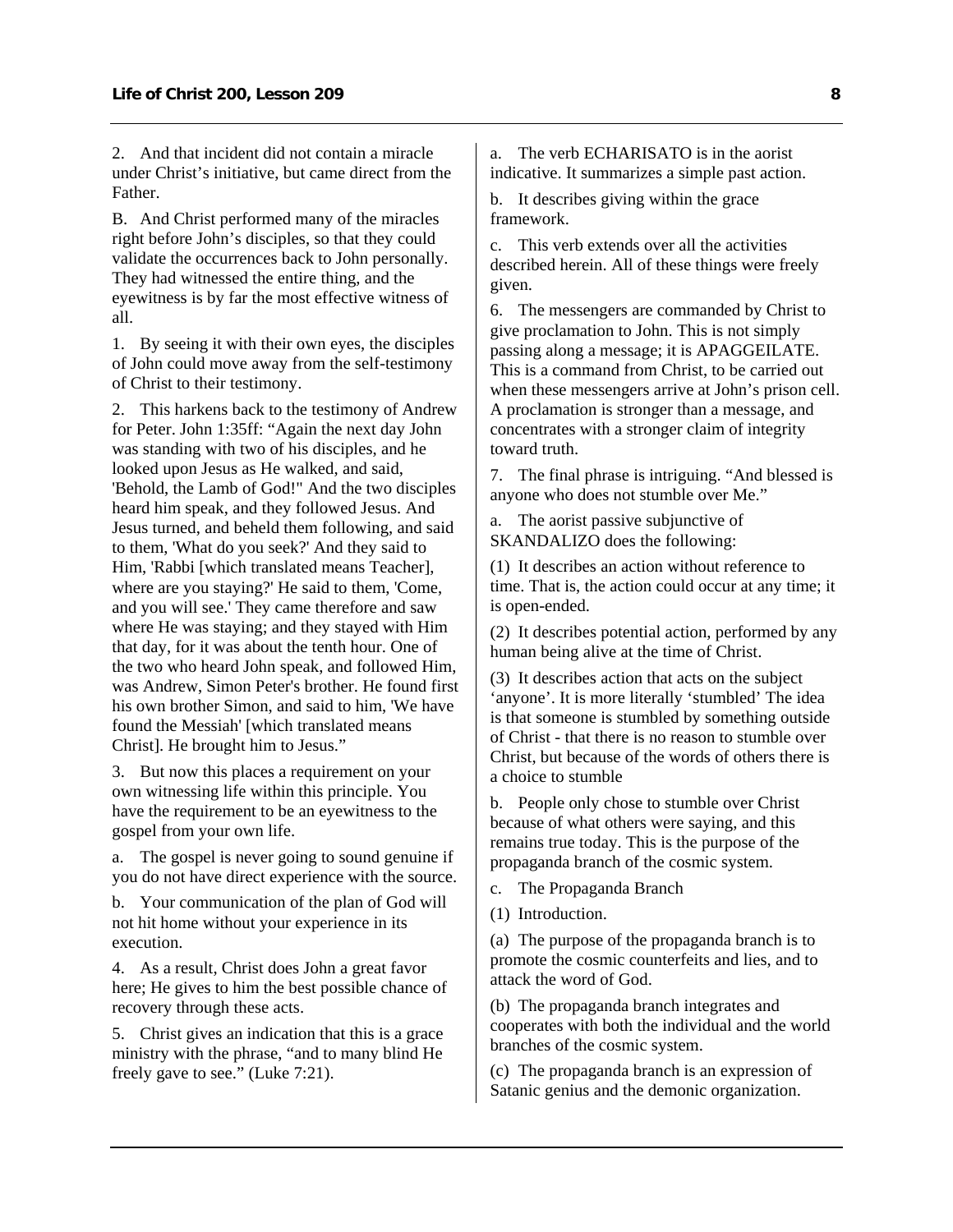(d) Human beings are an important element in the propaganda branch.

(2) The Promotion of the Cosmic Counterfeits and Lies.

(a) The cosmic system has an elaborate scheme of counterfeits and lies.

(b) These counterfeits and lies are designed to supplant the truth.

(c) The counterfeits and lies match up with every category of truth possible.

- The Gospel.
- The plan of God.
- The power of God.
- The person and work of God.
- The person and work of Christ.
- The person and work of the Holy Spirit.
- And many more...

(d) These counterfeits and lies are promoted by every means possible.

There is a great emphasis today on the media, and especially television.

Those who are heavily involved in the cosmic system inevitably become cosmic propagandists.

(3) The Attack against the Word.

(a) In order to make the promotion of the cosmic counterfeits and lies fully effective, the cosmic system attacks the Word.

(b) The attacks against the Word come in two basic categories.

Attacks to destroy the Word outright. There have been many attempts throughout history to destroy the manuscripts of the Bible.

Attacks to undermine the credibility of the Word. These are usually attacks on the supernatural nature of the Divine inspiration of the Word. Liberal theologians are mainly responsible for this branch of the attack on the Word.

d. There is blessing for everyone who is not stumbled.

(1) Category one is the salvation blessing, for all those who believe in Jesus Christ.

(2) Category two is blessings in time from the advance to spiritual maturity.

(3) Category three is blessings in the millennium for mature church age believers only.

(4) Category four is blessings in the eternal state, for mature believers of all dispensations.

Christ's Teaching to the Crowd on the Baptist.

"And after the messengers of John left, He began to speak to the crowds about John, 'What did you go out into the desert to witness? A reed stirred by the wind? Really, what did you go out to see? A man wearing white clothes? Behold those in glorious clothing and possessing luxury are in the palace."

So now Christ has the opportunity to really set the record straight about John the Baptist, and to let the world know that the great one has failed. And he does not.

Christ's response is to the crowd. Many of them had no doubt shaken their heads in wonder at the demise of such a great man. For if this is obvious to us, it would have been obvious to them.

And Christ wants to make very sure that the crowds do not enter into judgment, knowing what they know about John.

(1) Because judgment is this:

(a) Judgment is the mental conclusion that someone is guilty before the evidence and witnesses are gathered. This can occur in or out of the courtroom, and applies even if you are an eyewitness to the act.

· Ultimately, the right to judge is reserved for our Lord Jesus Christ, who will judge all church age believers at the judgement seat of Christ.

· Many times, people will judge because they fear they will not be vindicated. When you have confidence in the justice of God, then this fear will be removed.

· Jesus Christ will be perfectly fair at the judgment seat. No detail will escape His attention.

· Jesus Christ is the only person who is perfectly qualified to judge the human race.

- He died for those sins.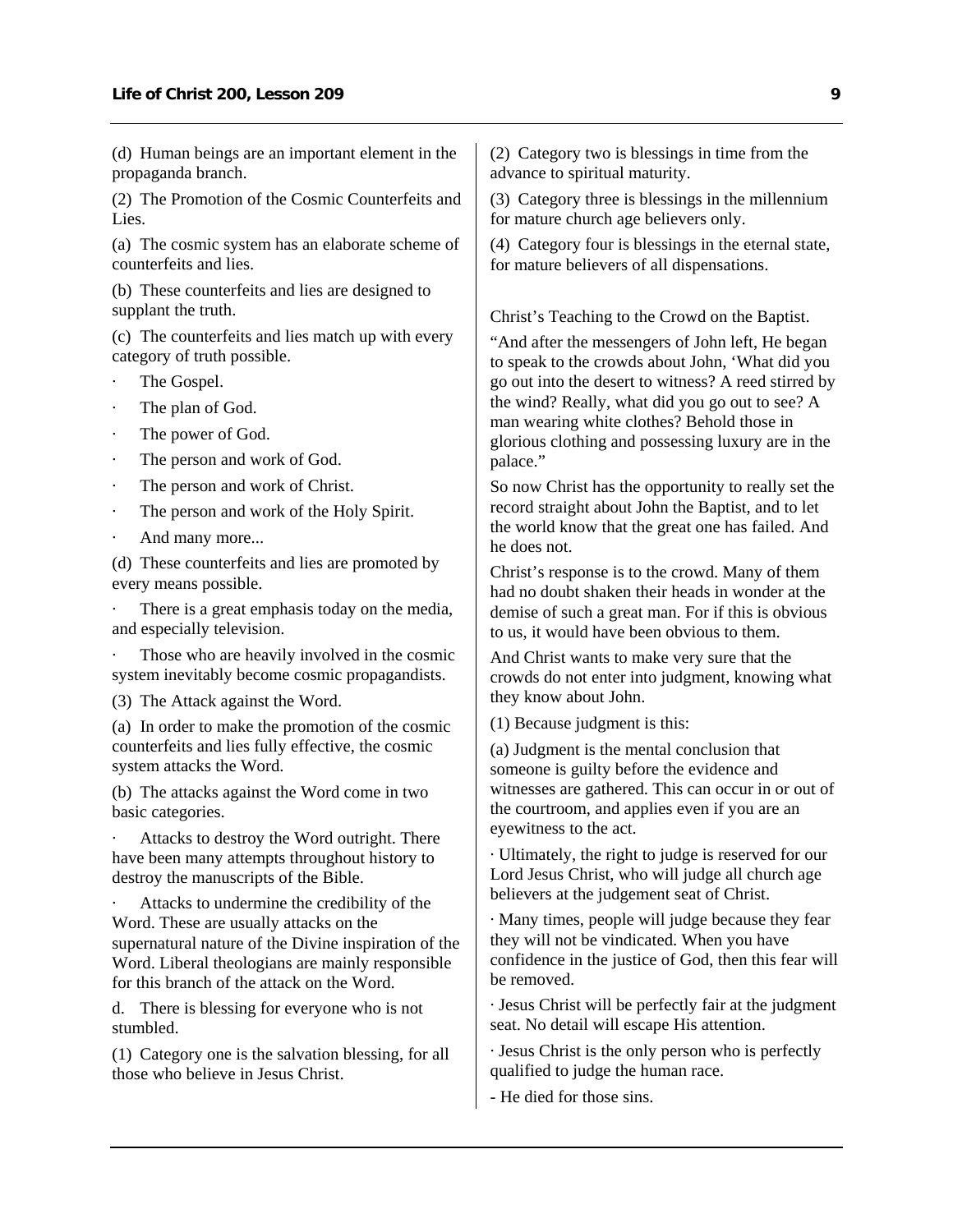- He too lived a human life, and was tempted far beyond what we will ever encounter.

· When we overstep the boundaries of our legitimate right to judge, then we presume to take the place of Jesus Christ. James 4:12, "There is only one Lawgiver and Judge, the one who is able to save and destroy. But you--who are you to judge your neighbor?"

(b) Grudge judgement is the failure to forgive the perpetrator of a sin, when that sin has been judged on the cross. This category of judgment also comes into play when someone assumes that God cannot forgive a sin or complex of sins.

(c) Lifestyle judgment is when one considers his lifestyle as superior to another, when sin is not an issue.

(d) Gossip is the verbalization of any category of judgment to parties that are not fundamental to the case. The intent is to damage the reputation of one who may be guilty, but whose guilt has not been established by proper evidentiary procedures. This applies to ANY sin.

And so Christ asks them a series of rhetorical questions.

(1) The base question is this: 'What did you go out into the desert to witness?'

(a) With the language of this question, Christ paints a graphic picture of people rushing out to the wilderness to eyewitness something spectacular.

(b) In other words, He says this: 'For a bunch of people who are scowling right now at John the Baptist, you sure were in a big hurry to go see him during the prime of his ministry.

(c) The verb THEASASTHAI means to 'behold' or 'witness' something spectacular or completely out of the ordinary.

(d) The fact that so many people left their everyday lives and went clear out to the desert to see John shows how very earnest they were about the whole deal.

(e) The desert was a journey of several days, and would have been the equivalent of a drive of a thousand miles or even more.

(2) Christ then employs a facetious proposition with this question: 'A reed being shaken by the wind?'

(a) In the desert there are millions of these reeds and the wind is always blowing.

(b) So it's kind of like: did you go out into the desert to witness something completely commonplace? I don't think so.

(c) But right now you are acting like John is completely commonplace.

(3) And a second proposition follows with a repetition of the base question: 'Really, what did you go out to witness?'

(a) The adversative conjunction ALLA works as a focusing element here, placing the attention of the crowd on the second statement. It should be translated 'really.'

(b) And the facetious question is: 'a man dressed in white?'

· Christ actually answers this one for the crowd. 'Behold those in glorious clothing and possessing luxury are in the palace.'

· Because there is no chance in the world that someone would find someone dressed in such a fine way out in the wilderness. The notion is utterly ridiculous. In fact, John was dressed in rough clothing, fit for his life there, as they all would remember - Matthew 3:4.

(c) So Christ employs strong and biting rhetoric to point out that their original motive for going to all that trouble to see John.

(4) Because they had gone out to see something really great, something that had not been seen in Israel in hundreds of years.

"But what did you go out to see? A prophet? Yes I say to you, and more than a prophet. He is the one about whom it has been written, 'Behold I send my messenger before your face, who will prepare your way before you.' Truly I say to you, among those born of women, no one is greater."

In fact, the crowds went out to see a prophet. They went out to see the first prophet in Israel in more than 450 years. The first prophet since Malachi's ministry around 435 BC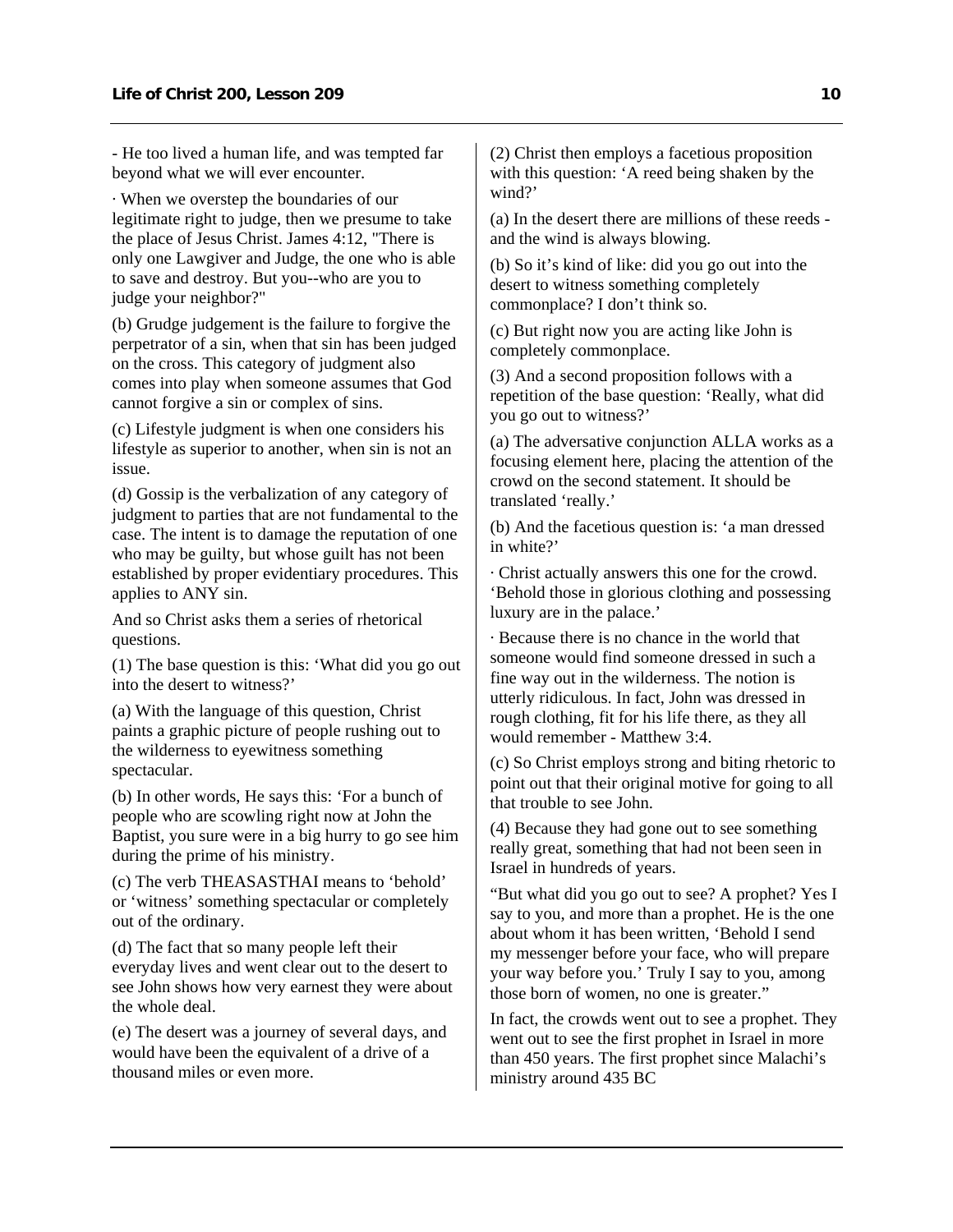And not only this, but he was the greatest prophet of Israel, because he was the one to introduce the Messiah personally to the world.

Christ quotes Malachi 3:1 for two reasons. First to make a connection between the last two prophets of Israel; second to identify John's ministry clearly before this crowd.

And by doing this, Christ makes His own identity even more clear.

John had the most sacred duty of all the prophets of Israel, and it is clear that he performed his duty in a most excellent manner.

Well, let's see; among those prophets born of women - let's see - that would be ALL PROPHETS! John is the greatest.

John is the greatest prophet of his time, and really the greatest man of his time.

He is not to be scowled at; and certainly not to be judged, for Christ has rendered all the judgment that is going to happen before the judgment seat occurs.

A comparison of John with those in the coming dispensation: "But the least in the kingdom of God is greater than him. And from the days of John the Baptist until now the kingdom of the heavens suffers violence and violent men capture it. For all the prophets and the Law prophesied until John; and if you want to listen, he himself is Elijah, the one who is about to arrive."

\*\*\* The dispensational change brings about changes in the angelic conflict, in grace assets, and in rewards. That accounts for the disparity between the dispensation of Israel past and the dispensation of Israel future.

(1) The tribulation is a much tougher dispensation, because of the evil ruling the earth unswayed by good.

(2) Therefore God compensates believers in that dispensation with greater grace.

(3) And because of the difficulty of their mission, there is also greater reward.

Christ transitions to His own dispensation now, so that the crowd might know their own spiritual standing, and live up to it.

For maligning a great figure, even a fallen great figure, is not living up to the standards of the kingdom.

(1) Matthew 5:21-24, "21 You heard that it was said to the ancients, 'You will not commit murder': and, 'whoever murders, will be guilty before the court.' 22 But I say to you that everyone who is angry with his brother will be guilty before the court; and whoever says to his brother, 'Raka' will be guilty before the Sanhedrin; and whoever says, 'Fool' will be guilty unto the Gehenna of the Fire. 23 Therefore if you are presenting your gift upon the altar and there remember that your brother has something against you, 24 leave your gift there before the altar and go first to be reconciled with your brother, and then after coming back present your gift."

(2) Christ set this standard during the Sermon on the Mount, and it is the extension of the Law in His dispensation.

(3) The extension of the Law was because of the greatness of Christ's rule.

(4) Principle: Strictness should always be a measure of the people's true capacity to live up to the standard.

(5) Application: People in the millennium will have a fantastically high standard of behavior, but this is only because through Christ's direct rule they will have the capacity to live up to it.

(6) Remember that this is a standard of purity that extends to the mouth and the soul.

(7) In this dispensation we have standards that mainly apply to overt action; the soul remains unregulated by the establishment.

(8) In the millennium, divine establishment will extend to matters of the soul.

Principle: when anyone falls from the grace status of the plan of God, when anyone does this in any dispensation, it is best to teach the principle of doctrine related to the point of his fall.

(1) We have done a study on the fall of John the Baptist, and we have seen in some detail why this man fell from grace. Scripture has done this so that we might see the full picture.

(2) But Christ teaches the doctrine without applying it directly to John the Baptist, displaying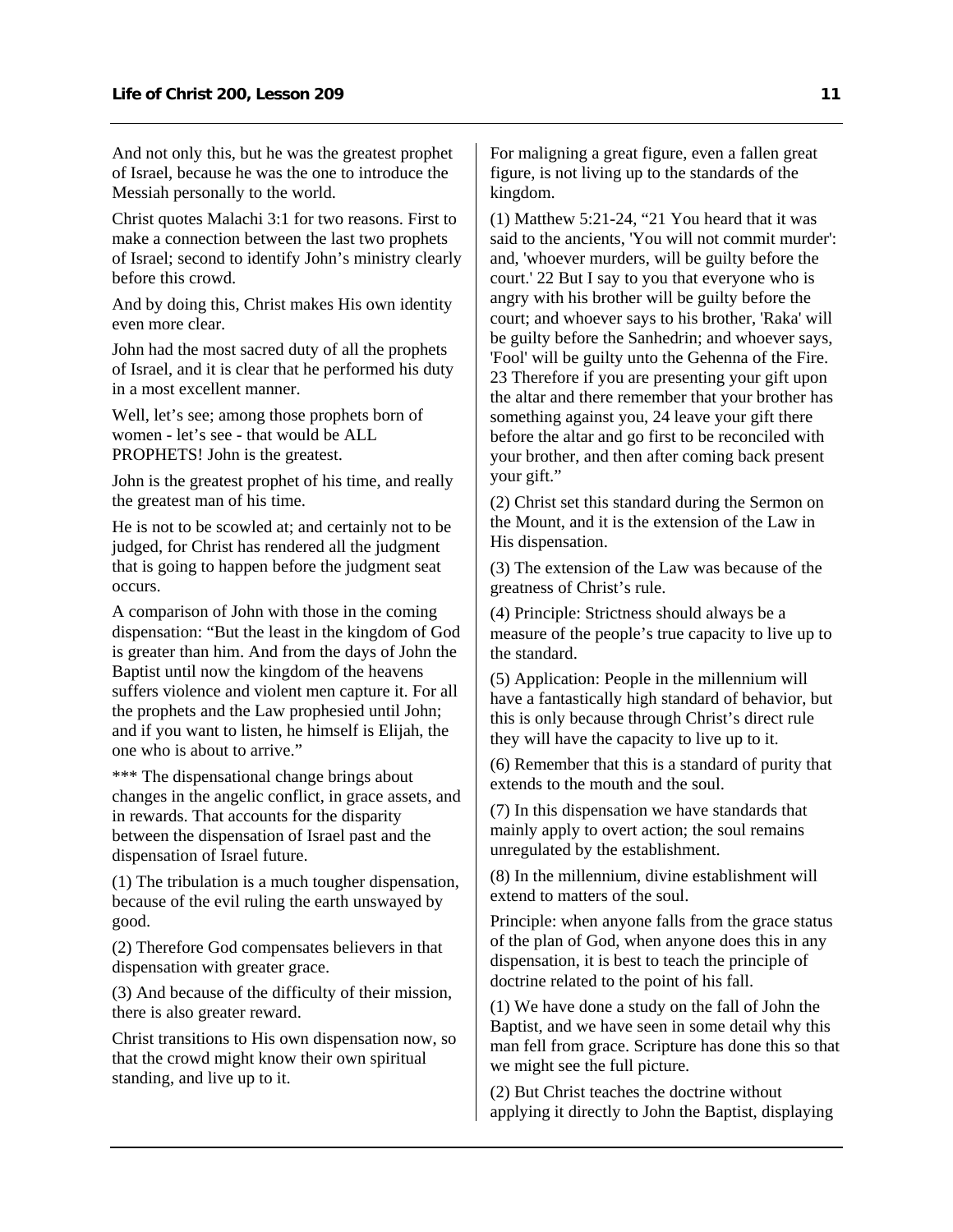an absence of judgment in His procedure while among men.

(3) Even Christ would refrain from judgment until His proper time at the judgment seat. This was a part of His kenosis, the limiting of His divine nature during the incarnation.

(4) So you teach or tell the point of doctrine related to the point of a man's fall without applying it to him directly.

(5) To illustrate this, examine closely what Christ has done with John.

(a) He is the greatest man of his dispensation.

(b) The least in Christ's dispensation is greater than him.

(6) Now apply this to John's downfall:

(a) The nature of Christ's teaching would apply to anyone who acted like John and wanted to cling to the dispensation of Israel.

(b) But it would only apply if it was true to John, and Christ refuses to make that judgment.

(7) There are instances where establishment authority must have its say.

(a) Each establishment realm of authority must have its say if it is proper.

(b) The criminal realm must have its say if a crime has been committed.

(c) The church realm must have its say if one of its leaders has violated the provisions of 1 Timothy 3.

(d) In all other legitimate realms there may be reason for discipline.

(8) In all such cases, there must exist a proper system of jurisprudence, based on biblical principles.

Then Christ summarizes the time of His ministry and even a little before:

(1) That from the days of John the Baptist until the present time just after the sermon on the mount the kingdom of heaven suffers violence and violent men capture it.

(2) The verb BIAZETAI is the present passive indicative. It describes the subject (the kingdom of heaven) as receiving the action, and it means to receive or suffer violence.

(3) So this is Christ's mid-term grading of the people of Israel. The kingdom that He has offered is suffering violence.

(4) We need only remember John 5:17-18, "But He answered them, "My Father is working until now, and I Myself am working." For this cause therefore the Jews were seeking all the more to kill Him, because He not only was breaking the Sabbath, but also was calling God His own Father, making Himself equal with God."

(a) The two verbs translated "working" are both the same, ERGAZOMAI. They are the present middle indicatives, indicating ongoing, non-stop work to the indefinite future.

(b) The purpose of these verbs is to answer the assertion that we rest because God rested. The essence of the Sabbath is not the cessation of work, but concentration on God.

(c) But Christ's works and God's works should be the objects of concentration, and they certainly are not a violation of the Moses' Sabbath.

(d) Christ uses the personal pronoun EGO in order to emphasize His own work - not in contrast to that of the Father's, but in concert.

(e) So two things here would get the attention of the Pharisees:

· That Christ called God His Father.

· That Christ considered His work equivalent with that of the Father's.

(f) As a result, the Jews were seeking all the more to kill him.

· The more bold Christ became, the more the Jews wanted to kill Him; the more that Christ revealed about the plan of God in Him, the more the Jews wanted to kill Him; the more that Christ set Himself up as a substituted for them, the more the Jews wanted to kill Him.

· So this was not only persecution, but deadly persecution.

(g) Even two years before the death of Christ, the conspiracy to kill Him gained great strength.

(h) Christ spoke the truth - He is a part of the trinity. God is three persons in one Godhead.

· The first person of the Trinity is God the Father. The second person of the Trinity is God the Son.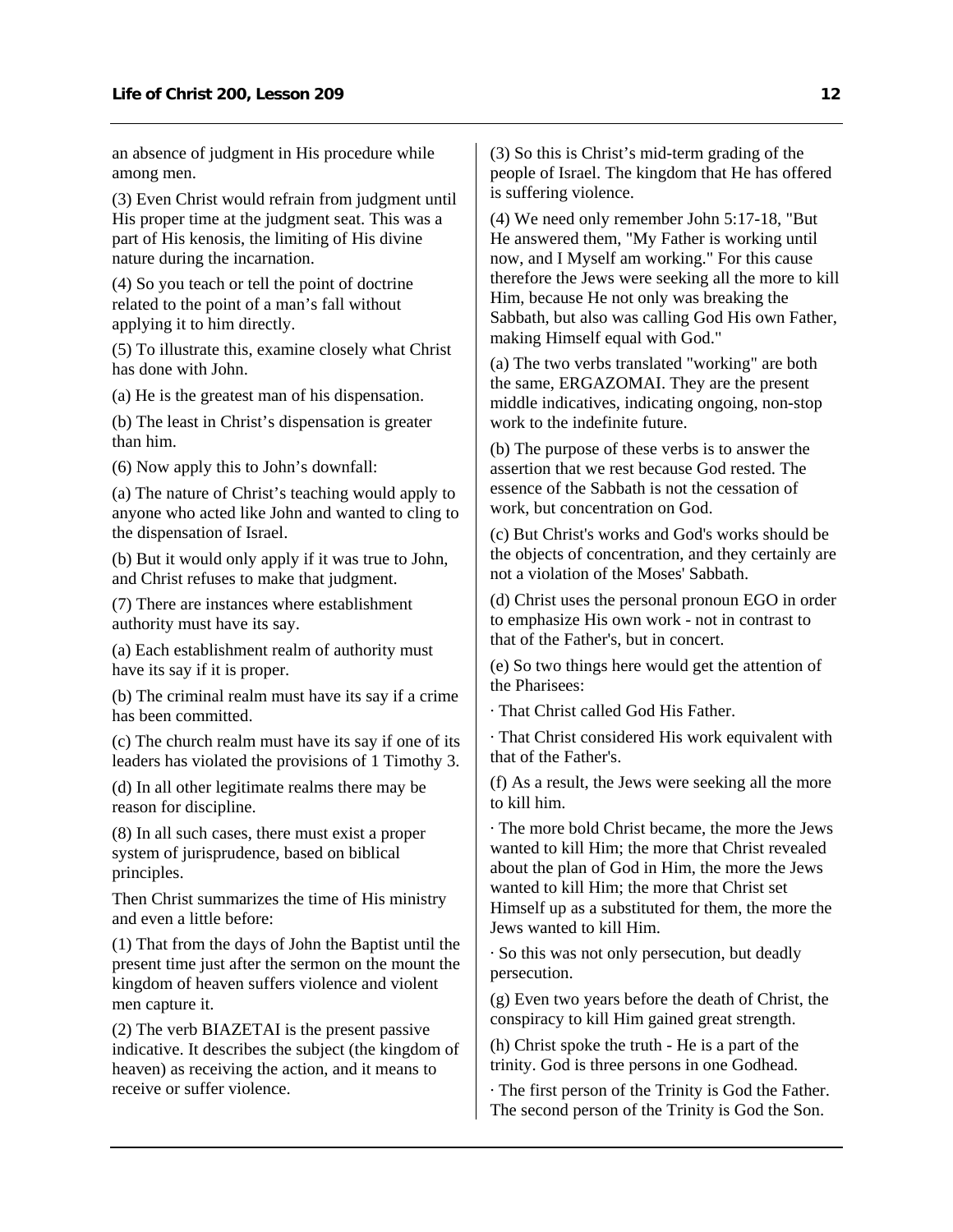The third person of the Trinity is God the Holy Spirit.

· The three persons of the trinity possess identical essence in one being.

· This divine being has three distinct persons which are autonomous from one another in soul function.

· This distinction in persons is more than just one God showing different facets or modes of His one person.

And violent men try to capture this kingdom.

(1) Now here is a worthy axiom: that every institution of God is under assault from the enemy.

(2) That every good thing of God is constantly under attempt to capture by those who wish to turn it for their own ends.

(3) BIASTAI is violent men; the plural noun form of BIAZO.

(4) And these violent men engage themselves in HARPAZOUSIN. This verb means to seize or capture something by force. But it describes this action as having a purpose. It is robbery or kidnapping, but never to destroy the person or object taken!

(5) So there are those who are trying to take the kingdom of heaven by force, to turn it to their own ends.

(6) There are therefore two categories of attacks against the kingdom of heaven, and these tend to transfer to every dispensation.

(a) The attempt to destroy divine institutions by violence.

· Jewish dispensation illustration: Esther (see doctrine).

· Church dispensation illustration: the persecution of Nero (F.F. Bruce).

· Modern illustration: reader's digest "The War on Christians."

(b) The attempt to capture divine institutions by force.

· Jewish dispensation illustration: the Pharisees (see doctrine).

· Church dispensation illustration: the Judaizers.

· Modern illustration: the downfall of Christian colleges and seminaries - captured by means of money.

· Modern illustration #2: the downfall of local churches. Compromised by emphasis on numbers, or money.

(7) Each of these attacks depend upon the individual and propaganda branches of the cosmic system. They interlock so as to cause a trapping influence on individual lives.

(8) This attack also functions toward your own life through the individual branch of the cosmic system.

Now comes what appears to be an enigma. "For all the prophets and the Law prophesied until John; and if you want to listen, he himself is Elijah, the one who is about to arrive." Let's gather the facts.

(1) The Greek adverb of time is EOS, which is translated 'until.' But this until also indicates stoppage. That is, the action continued until a certain point in time, and then ceased. This cumulative effect may also emphasize a crescendo.

(2) The act of prophesying is simply the communication of truth about a subject. Here the unstated subject is Jesus Christ. The act of prediction is in view, so that the prophets and the Law prophesied about Christ until John.

(a) So that Christ indicates a culmination for the Law and the Prophets with John's ministry.

(b) This also properly includes the ministry of John as a part of that dispensation.

(3) The aorist verb from PROPHETEUO summarizes the many past actions of the law and the prophets into one moment of time. And it concentrates on the culmination that action in John the Baptist.

(4) EI THELETE DEXASTHAI is an idiom. Literally it is: 'if you want to receive.' But receive is not a good English word for the phenomenon listen is much better according to our idiom.

(5) So Christ says that we all have a choice to listen and receive the truth of what He is about to say. He is warning us with this idiom that what He is going to say may be hard to accept.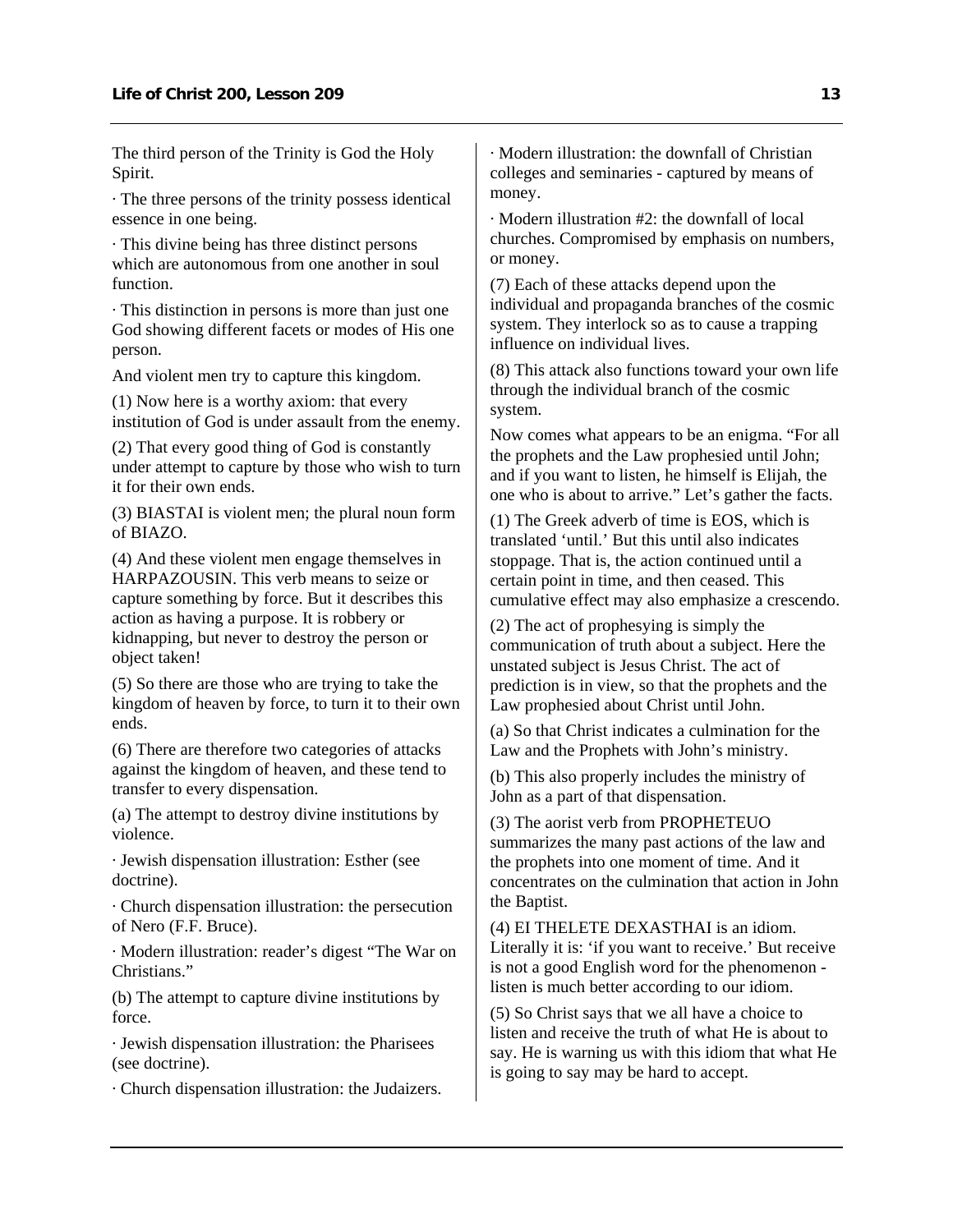(6) It is hard to accept because it means the end of their times as they know it.

(7) Recall the parables of the dispensational change: (see the doctrine of wineskins)

(8) Christ makes Elijah a metaphor or type for John; there is a direct comparison between the two.

(9) And an explanation is attached: HO MELLON ERCHESTHAI. This translates literally, 'the one who is about to arrive.'

(a) Matthew 17:9-13 (also Mark 9:9-13), "(9) As they were coming down from the mountain, Jesus commanded them, saying, 'Tell the vision to no one until the son of Man has risen from the dead.' (10) And his disciples asked Him, 'Why then do the scribes say that Elijah must come first?' (11) And He answered and said, 'Elijah is coming and will restore all things; (12) but I say to you that Elijah already came, and they did not recognize him, but did to him whatever they wished. So also the Son of Man is going to suffer at their hands.' (13) Then the disciples understood that He had spoken to them about John the Baptist."

· The three disciples of the inner circle, Peter, James, and John, have just witnessed the transfiguration of Christ and seen Moses and Elijah in their interim state.

· There are two appearances of Elijah that come to bear on this incident.

- The first is the coming of John the Baptist, a type of Elijah.

- The second is the coming of Moses and Elijah in the tribulation, a precursor to the second advent, as revealed in Revelation 11:1-12.

· When Christ says Elijah is coming and will restore all things, it refers to the tribulational appearance of Elijah in his interim body.

· Christ then compares His future sufferings with the past sufferings of John the Baptist; they are both persecutions.

(b) John the Baptist was the one who was 'about to arrive' for a long time. In fact for more than 450 years he held this status. Malachi 4:5 was a favorite verse of the scholarly class of Israel: "Behold I am going to send you Elijah the prophet

before the coming of the great and terrible day of the Lord."

· The day of the Lord entails all of eschatology, and from the Old Testament point of view, both advents.

· The scholars loved to talk about the one who would prepare the way for the Messiah, because his arrival would mark the beginning of the end.

· This is not unlike the fascination today with the rapture, and even the tendency to place certain prophecies within the church age when they are not.

(10) John evoked a memory of Elijah by his clothes, his asceticism, his ministry in the wilderness, and his bold rebuke of the powerful.

(a) There is no true reincarnation of Elijah's soul in John the Baptist's body; rather, the one man is a type of the other.

(b) In the tribulation, there is a resurrection of Elijah to prepare the way for the second coming. But neither is this a reincarnation.

John is the dividing element for volition in Israel. "And after all the people and tax-gatherers heard they declared God as righteous, having been baptized by John; But the Pharisees and the lawyers rejected the will of God for themselves, not being baptized by him."

A general rule is now given: those who were positive to John responded positively to what Christ had taught; those who were negative to John's ministry also rejected Christ's teaching.

Of course it is the usual suspects here, the Pharisees.

Being baptized by John is the place of division because it was the command of the day.

A simple principle comes to mind: if you are positive to Bible teaching, it will not matter at all who is teaching it. It could be John or Christ; it could be anyone with any personality.

This is because the truth always wins through the personality of its teacher.

And this is also a matter of irony, that the teaching of Christ has to do with the downfall of John. This is why the dividing line is mentioned.